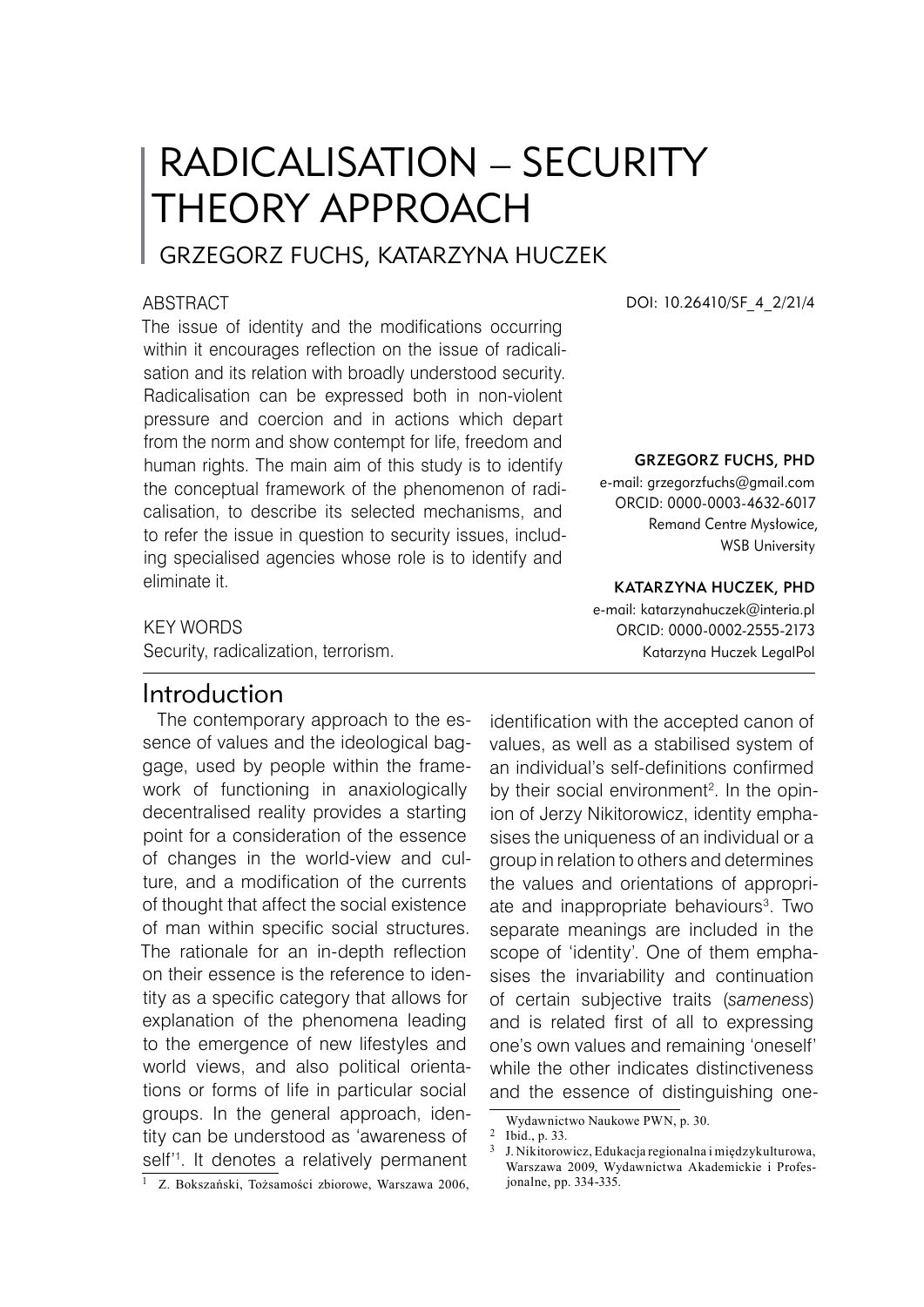self from others (*distinctiveness*), which manifests itself in perceiving oneself as different from other subjects and exposing one's own distinctiveness . These elements of Jacobson-Widding's concept encourage reflection on the form of relations between the identity of subjects and the world of social reality, especially in relation to constituting social order understood as 'the state of functioning of institutions and the course of behaviour of individuals ensuring the existence, sustainability and development of the community as a whole' .

The issue of identity and the modifications occurring within it under the influence of external and internal factors encourage reflection on the issue of radicalism and its relations with the broadly understood security. The literature of the subject indicates that radicalisation in its essence concerns many areas of social life. This phenomenon is associated with negative attitudes towards all diversity, whether national, religious, philosophical or sexual . The elements indicated attest to the processes occurring in the area of identity. Therefore, the basic aim of this study is to identify the conceptual framework of the phenomenon of radicalisation, to describe its selected mechanisms, and also to refer the issue under discussion to the issue of security.

The study is propaedeutic in its nature, i.e. it does not exhaust the issues raised in a comprehensive manner but only provides an introduction to an in-depth reflection on the essence of the mechanisms of radicalisation. When observing and analysing the current security environment at both national and international level, the authors notice not only the need for theoretical analyses in this area but also the utilitarian character of science aimed at transforming reality according to people's needs.

# Radicalisation – theory, mechanisms and examples

As indicated in the introduction to this study, radicalisation affects many areas of human functioning, which is reflected in the numerous definition approaches present in science. The PWN Dictionary of the Polish Language (*Słownik Języka Polskiego PWN*) describes the essence of the problem as 'becoming an advocate of political radicalism'; on the other hand, however, it shows a functional approach relating to 'making something radical, extreme' . In the literature, radicalism is often closely associated with the concept of extremism;<sup>9</sup> this is reflected in the definitions proposed by John Horgan and Kurt Braddock as well as Simona Trip and her research team. The former consider radicalisation to be a 'social and psychological process of gradually experiencing a commitment to political extremism or a religious ideology'<sup>10</sup>. This phenomenon is perceived in a similar manner by the aforementioned research team, who indicate that radicalisation is an unfolding process that fosters the development of extremist beliefs, activities or emotions

<sup>&</sup>lt;sup>4</sup> Identity: Personal and Sociocultural, Uppsala 1983, Uppsala University, p. 13.

<sup>5</sup> https://encyklopedia.pwn.pl/haslo/lad-spoleczny;3934776.html, retrieved on: 17.11.2020.

S. Florek, B. Gulla, P. Piotrowski, Radykalizacja. Konteksty psychologiczne, Wydawnictwo Uniwersytetu Jagiellońskiego, Kraków 2019, p. 13.

https://sjp.pwn.pl/sjp/radykalizacja;2513918. html, retrieved on: 20.11.2020.

<sup>8</sup> Ibid.

There is also a political orientation of radicalisation and extremism, combining these concepts with political references; radicalisation in this sense is associated with the extreme left, while extremism with the extreme right, with accents of political mechanisms such as nationalist or racist beliefs, and religious mechanisms associated with fanaticism.; patrz: U. Jakubowska, Ekstremizmpolityczny. Studiumpsychologiczne, Gdańsk 2005, p. 187.

<sup>&</sup>lt;sup>10</sup> J. Horgan, K. Braddock, 'Rehabilitating the Terrorists? Challenges in Assessing the Effectiveness of Deradicalisation Programs', "Terrorism and Political Violence", Vol. 22 (2010), p. 279.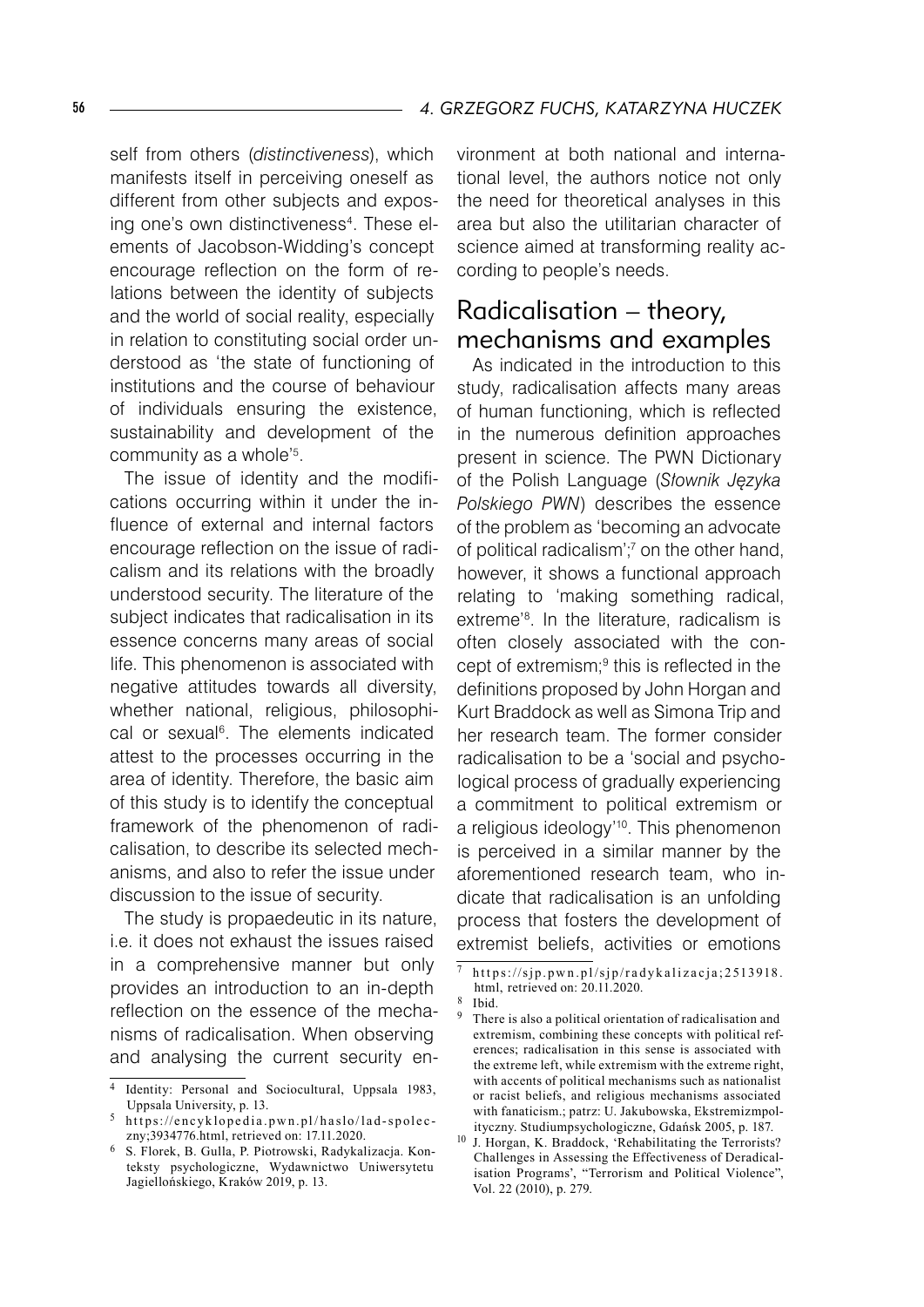that are in opposition to the fundamental values of society, democratic rights and human rights and freedoms, where they can be expressed both through pressure and coercion and through certain actions aimed at displaying contempt for certain values and freedoms<sup>11</sup>. In this approach, radicalisation refers to the supremacy of a particular group of influence of a diverse nature (e.g. political, racial or religious).

Many definitions of the concept discussed make reference to political mechanisms. A cognitively interesting approach in this context is a definition thatdefines radicalisation as a process of delegitimisation of values recognised in a particular system, a reduction in the level of trust manifested by the with drawal of individuals deep into smaller alternative groups due to the lack of the sense of belonging to a national community<sup>12</sup>. On the other hand, however, radicalisation within the aforementioned smaller interest groups may appear as a process in which people are inclined to use physical and symbolic violence, under

the influence of increasingly strong motives and motivations, in order to achieve certain political goals or modify their behaviour<sup>13</sup>.

In short terms, the problem of radicalisation can be considered in a horizontal approach. And then we are talking about the spiritual dimension, in which radicalisation can be perceived as an individually internal intellectual attitude, about the already mentioned socio-political context referring to the foundations and views and the mechanisms of their expression, and then the consequences of the actions taken, as well as a psychological approach defining the factors connected with the human psyche, either reinforcing or indifferent relative to personality-related determinants<sup>14</sup>.

Regardless of the context, radicalisation is an extremely complex process. Depending on the approach, the successive phases of the process of radicalisation can be distinguished. The figure below shows the approach proposed by Bertjan Doosje:

#### Figure 1. Phases of the process of radicalisation



Source: B. Doosjeet al., Terrorism, radicalization and de-radicalization, https://nvvb.nl/media/cms\_page\_media/694/ Terrorism%2C%20radicalization%20and%20de-radicalization.pdf; retrieved on: 25.11.2020.

As can be seen from the figure above, it is sensitivity that becomes the starting point of the process of radicalisation in this perspective. In this phase, the mental factors of the individual are of great importance, and these can manifest themselves in the need to seek mean-

<sup>&</sup>lt;sup>11</sup> S. Trip., C.H. Bora, M. Marian, A. Halmajan, and M.I Drugas, Psychological Mechanisms Involved in Radicalization and Extremism. A Rational Emotive Behavioral Conceptualization; https://www.frontiersin.org/ articles/10.3389/fpsyg.2019.00437/full; retrieved on: 21.11.2020.

<sup>&</sup>lt;sup>12</sup> F. Demant, M. Slootman, F. Buijs, J.Tillie, Decline, Disengagement: An Analysis of Processes of De-radicalisation, Amsterdam, p. 12.

<sup>13</sup> S. Florek, B. Gulla, P. Piotrowski, op. cit., p. 14.

<sup>14</sup> M. Rakusa-Suszczewski, Cień radykalizmu. Pojęcie radykalizmu w świetle teorii ruchów społecznych, Wydawnictwo ASPRA, Warszawa 2016, pp. 53-55.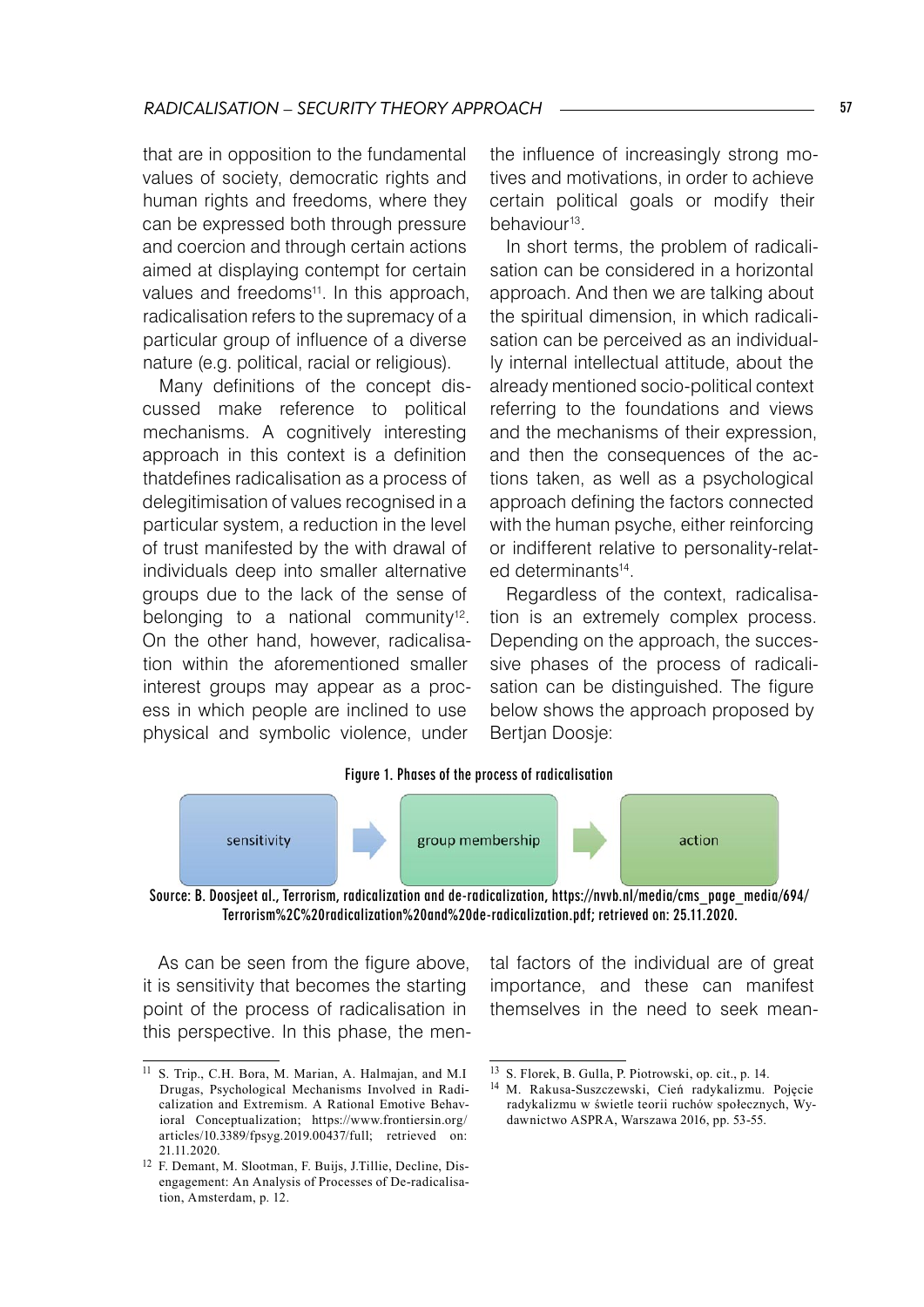ing. Sensitivity to radicalisation also stems from the sense of uncertainty that increases the need to be accepted and to belong to a group. Of crucial importance in this approach might be a sense of insignificance that is further reinforced by participation in social life. Sensitivity as a phase of radicalisation can also be determined by identification with a sense of social injustice. Particularly noteworthy are also the macrofactors, which include the progressive globalisation and the expansion of 'foreign patterns and social and cultural norms<sup>'15</sup>. The second phase, i.e. group membership, is characterised by the acceptance of the norms and values adopted in the group, as well as by mutual confidence-building16. The third phase manifests itself in the readiness to manifest the position of the group and take the actions planned<sup>17</sup>.

The problem of 'sensitivity' to radicalisation, pointed out above, was recognised in science. The starting point in the process of radicalisation may be the 'crisis in which some individuals find themselves, which may cause a "cognitive opening"which shakes an individual's certitude in previously held beliefs and leaves them receptive to alternative world views. The triggers of interest in extremist movements cannot therefore be limited to economic, social, cultural or political aspects. For personal qualities based on an individual's specific experiences, such as a death in the family, victimisation or family conflicts, can cause 'cognitive opening'18.

The aforementioned 'cognitive opening' is a conceptual category introduced by Quintan Wiktorowicz, emphasising the individual's ability to be open to new concepts and views<sup>19</sup>. The proposed concept of the individual is closely correlated with the identity approach in the social field. It should be noted that the process of crystallisation of an individual's identity is related to the canon of specific types of identification expressing the relation of that individual with their environment. This plays a key role also in the context of the process of radicalisation. The elements that are of particular importance are: recognition and classification of objects in the environment, indication of expectations of the environment towards the individual, manifesting itself in their entry into specific social roles as well as the creation and shaping of the image of the Self<sup>20</sup>. It is the concept of the 'Self' that is the sense of the subject's individuality and the juxtaposition of their expectations towards the group and the group towards them. Identity is always formed in a specific group within and under the influence of particular cultural norms and patterns; however, due to individual experience and reflection on the acceptance or disapproval of particular cultural elements, there may be a manifestation of distinctiveness and uniqueness, and thus changes in the identity which generate conflicts of values having the status of unsolvable.

Radicalisation of attitudes can and must be associated with security. It is correlated with fundamentalism linked to terrorism, often with a religious basis. Fundamentalism is described as a 'set of ideas... the core of which is a system

<sup>&</sup>lt;sup>15</sup> B. Doosje et al., Terrorism, radicalization and de-radicalization; https://nvvb.nl/media/cms\_page\_media/694/ Ter rorism%2C%20radicalization%20and%20de-radicalization.pdf; retrieved on: 25.11.2020.

<sup>&</sup>lt;sup>16</sup> Ibid. <sup>17</sup> Ibid.

<sup>18</sup> Q. Wiktorowicz, "Joining the Cause: Al-Muhajiroun and Radical Islam", [in:] Paper presented at "The Roots of Islamic Radicalism"Conference, Yale University, 2004, p. 1.

 $19$  Ibid.

<sup>20</sup> L. Witowski, Tożsamość i zmiana. Wstęp do epistemologicznej analizy kontekstów edukacyjnych, Wydawnictwo UMK, Toruń 1988, p. 116.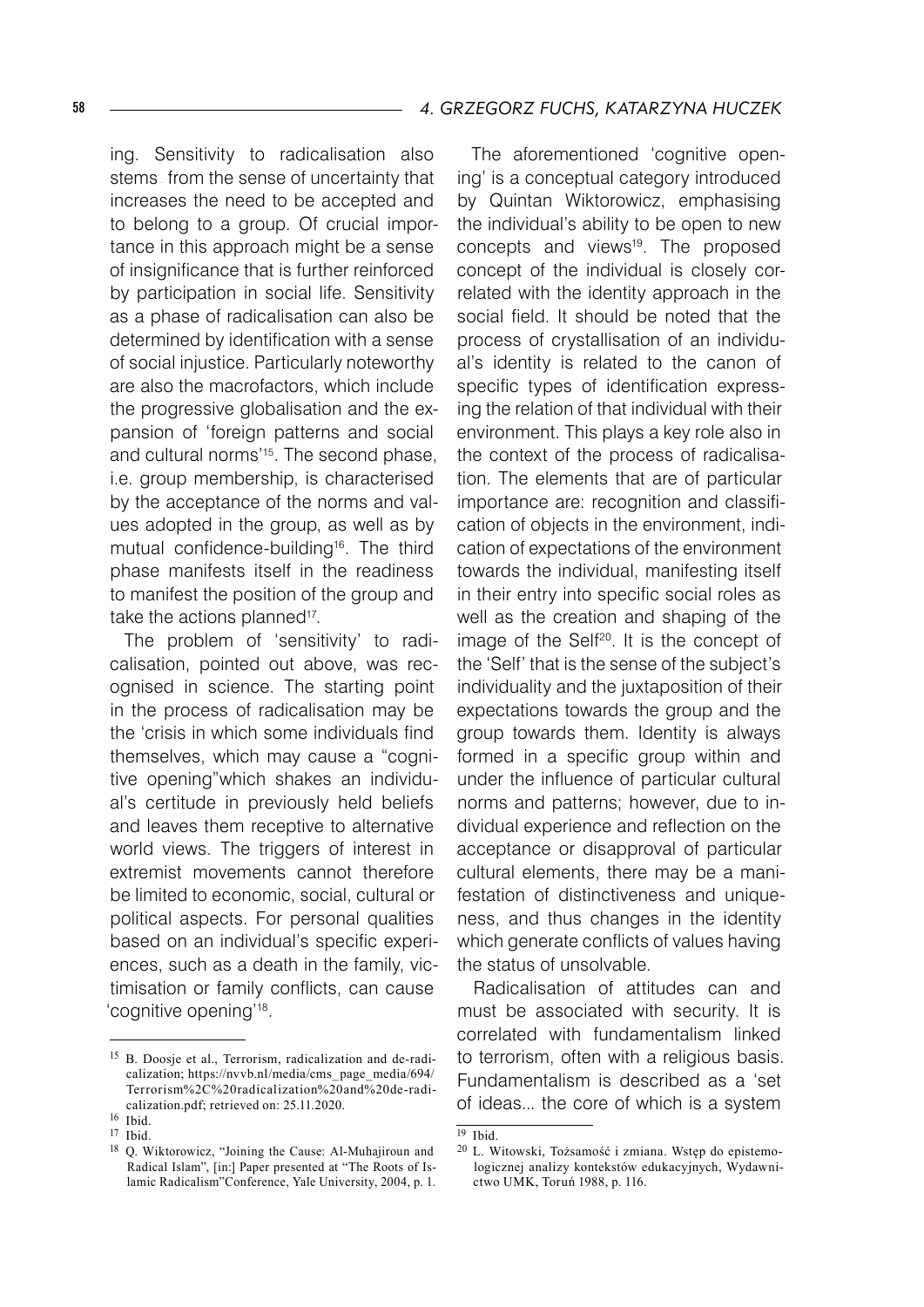of values which by their very nature aspire to be unquestionably universal, the only right ones and necessary to achieve happiness in a describablespace-time as well as containing a directive of selffulfilment regardless of the determinants and at any cost'21. In response to these current calls, the Council of the European Union distinguishes four pillars of the counter-terrorism strategy, i.e. 'prevent', 'protect', 'pursue' and 'respond'.The first of them concerns taking counteraction against 'turning people towards terrorism by tackling the factors or root causes that give rise to radicalisation of attitudes'22. The essence of the activities of radical circles is confrontation, the background of which is asymmetric conflict<sup>23</sup>.

The process of radicalisation is also more pronounced within organised crime groups. It is worth highlighting the fact that this issue can be analysed not only from the perspective of identity-related changes within it but also by referring to the possibility of ensuring security at national, state and international levels.

A phenomenon that may cause organised crime to come closer to terrorism in Poland is the fact that members ofradical organisations are joining the ranks of organised crime groups<sup>24</sup>. Associations of organised crime with radical organisations can be found in people smuggling as well as in crimescommitted by foreigners in the territory of Poland. Furthermore, the presence of immigrants from high-risk areas who are in contact with radical organisations there may increase the likelihood of occurrence of terrorist acts. The perspective of further cooperation of the organised structures with those circles, e.g. in the field of smuggling weapons and explosives, also seems justified<sup>25</sup>.

Radical circles must be brought under closer scrutiny by the relevant security agencies the purpose of which will be gaining information useful for detection and prevention activities<sup>26</sup>. An important element in recognising radicalisation is the 'Check the Web'website used by all Europol national units<sup>27</sup>.

Terrorism and Muslim radicalism threaten international security. Muslim radicalism can be seen e.g. among European young Muslims who are hostile to the principles of democracy which prevail there28. There is no doubt that the process of radicalisation takes place in Quranic schools<sup>29</sup>. However, it should be noted that breeding places of radicalisation can potentially be found in various places to which, in addition to the virtual world, include penal institutions<sup>30</sup>. With regard to places of isolation where individuals spend an unlimited number of hours on uncontrolled conversations and spinning visions for the future, bearing in mind the findings of the world of science and security services so far, it is possible and reasonable to determine who may become a victim of radicalisation in prison after meeting specific criteria and under specific circumstances<sup>31</sup>.

30 M.D. Silber, A. Bhatt, Radicalization in the west: the homegrown threat, New York 2007, p. 11.

 $\overline{21\,M}$ . Marczewska-Ryto, Religia i polityka w globalizującym się świecie, Wydawnictwo UMCS, Lublin 2010, p. 198.

<sup>22</sup> Strategia Unii Europejskiej w dziedzinie walki z terroryzmem, Bruksela 2005, p. 3.

<sup>23</sup> K. Jałoszyński, A. Letkiewicz, Edukacja antyterrorystyczna. Konieczność i obowiązek naszych czasów, Szczytno 2010, p. 3, after: W. Zubrzycki, Przez PZ do terroryzmu. Tom I. WSPol Szczytno 2015, p. 62.

<sup>24</sup> W. Zubrzycki, Przez PZ do terroryzmu. Tom I. WSPol Szczytno 2015, p. 103

 $25$  Ibid., pp. 190-191.

<sup>26</sup> W. Zubrzycki, Przez PZ do terroryzmu. Tom II. WSPol Szczytno 2015, p. 149.

<sup>27</sup> Ibid., p. 158.

<sup>28</sup> K. Załęski, Relacje i stosunki międzynarodowe w kształtowaniu bezpieczeństwa Europejskiego, Wydawnictwo Naukowe WSB, Dąbrowa Górnicza 2017, p. 251.

<sup>29</sup> Ibid., p. 253.

<sup>&</sup>lt;sup>31</sup> M.D. Silber, A. Bhatt, op.cit., p. 20; A.S. Hemmingsen, The Danish approach to countering and preventing extremism andradicalization, Danish Institute for International Studies, Copenhagen 2015, p. 30.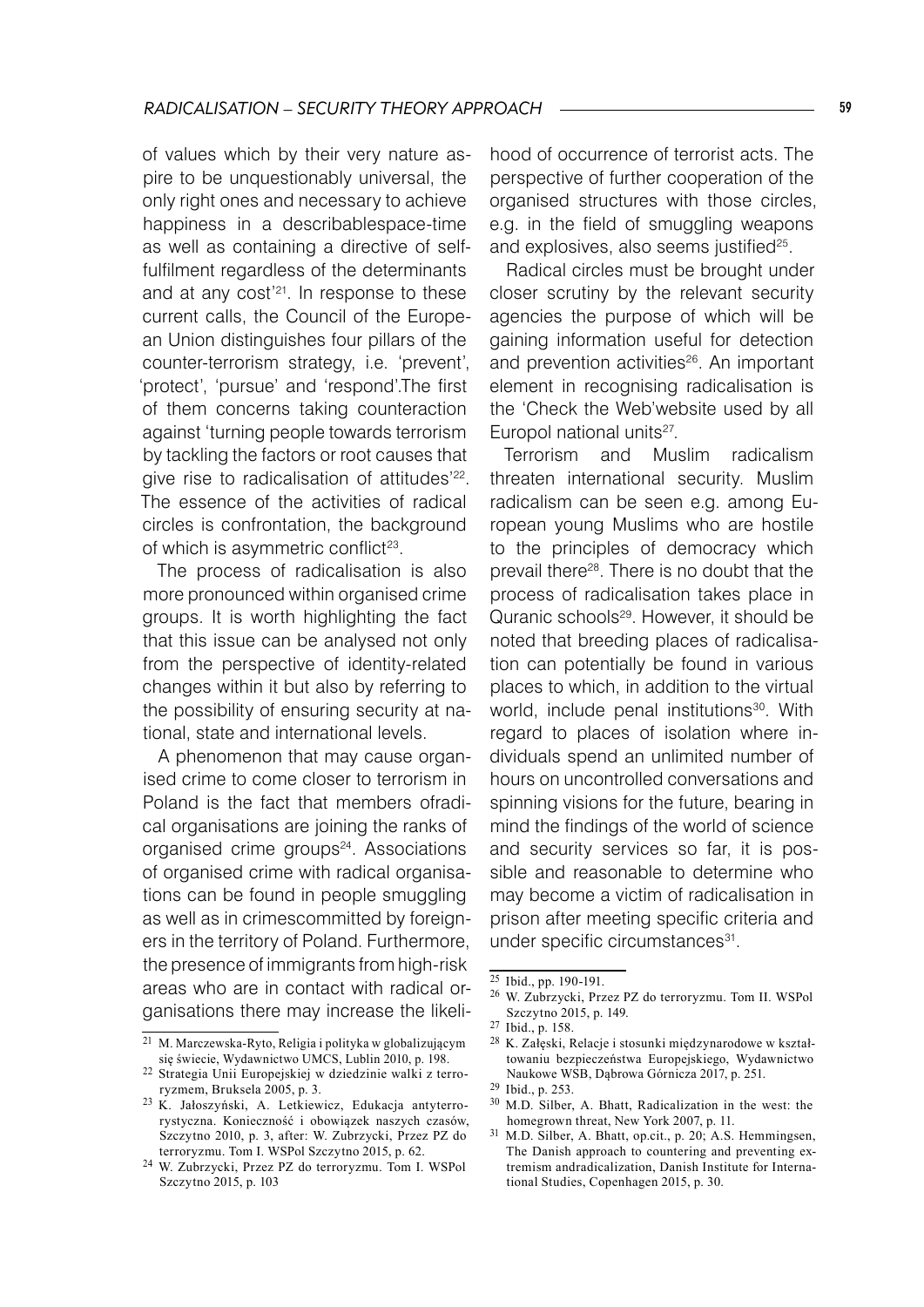Radicalisation of attitudes is dealt with by various types of services which fall into the sociological category of availability groups. The findings made in areas specific to these groups are confirmed, and at the same time become a starting point for formulating conclusions and recommendations in relation to counteracting radicalisation. Jan Maciejewskiindicates that 'availability groups are such deliberately combined social structures whose availability can be considered in the narrow sense due to their specialised and specific nature of activities in a relatively limited period of time'32. The availability of these groups in the narrow sense refers e.g. to the scope, speed or intensity of intervention, as opposed to the broad sense of the term, which would mean a 'generally accepted attitude towards typical activities for which the particular structure has beenestablished<sup>'33</sup>. It is the narrowed scope of activity of availability groups, i.e. specialisation, not comprehensiveness, as J. Maciejewski admits, that increases along with the level of civilisational and social development of the society in which they operate.

## Summary

In the authors' evaluation, radicalisation of attitudes and its criminal manifestations pose threats that require a narrow range of specialisation in this area from the services counteracting them (availability groups), taking into account the individual security sectors (or areas of activity and competence of individual agencies) which are reached by radicalisation with its negative consequences. The versatility of availability groups (or their subsystems) dealing with radicalisation in any of the security sectors may

constitute an obstacle to its identification and liquidation. Due to the effects of radicalisation, it is considered necessary for its breeding places to be penetrated by highly specialised availability groups which have knowledge on the structures and relations within them. In the context of counteracting the causes and effects of radicalisation, it seems important to pay particular attention to possible mechanisms of identity-related changes occurring within the groups, and therefore to emphasise the role of 'soft' security elements, which play an increasingly important role in the perception of threats and in minimising their effects.

## Bibliography

- Bokszański Z., Tożsamości zbiorowe, Warszawa 2006, Wydawnictwo Naukowe PWN.
- Demant F., Slootman M., Buijs F., Tillie J., Decline, Disengagement: An Analysis of Processes of De-radicalisation, Amsterdam.
- Doosje B. et al., Terrorism, radicalization and de-radicalization; https://nvvb. nl/media/cms\_page\_media/694/Terro rism%2C%20radicalization%20and% 20de-radicalization.pdf; retrieved on: 25.11.2020.
- Florek S., Gulla B., Piotrowski P., Radykalizacja. Konteksty psychologiczne, Wydawnictwo Uniwersytetu Jagiellońskiego, Kraków 2019.
- Horgan J., Braddock K., 'Rehabilitating the Terrorists? Challenges in Assessing the Effectiveness of Deradicalisation Programs', "Terrorism and Political Violence", Vol. 22 (2010).
- Identity: Personal and Sociocultural, Uppsala 1983, Uppsala University.
- Jakubowska U., Ekstremizm polityczny. Studium psychologiczne, Gdańsk 2005.
- Jałoszyński K., Letkiewicz A., Edukacja antyterrorystyczna. Konieczność i obowiązek naszych czasów, Szczytno 2010, p.

<sup>32</sup> Maciejewski J., Grupy dyspozycyjne. Analiza socjologiczna, Wydawnictwo Uniwersyteckie, Wrocław 2014, p. 54. 33 Ibid., p. 55.